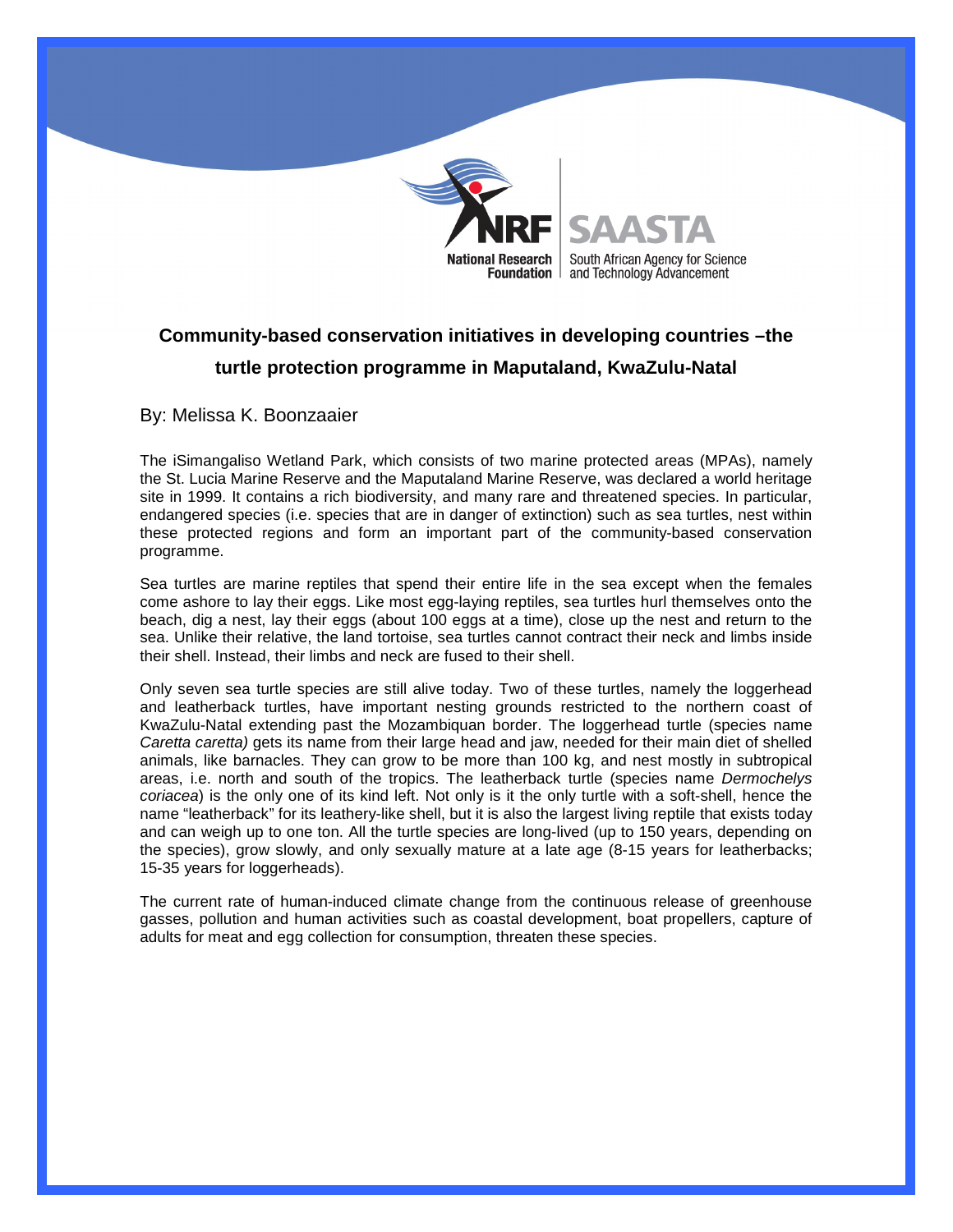



Above. A picture of a loggerhead female (A) being tagged for research conservation purposes and a leatherback female (B).

The killing of sea turtles in South Africa was banned in 1916, but subsistence harvesting still continued as law enforcement was negligible, and the numbers of turtles continued to decrease. In 1963, formal action was initiated to protect sea turtles, and the South African turtle monitoring and protection programme was started, making this one of the longest running programmes for loggerheads and leatherbacks in the world. One of the main goals driving the world heritage site, in addition to conservation purposes, is promoting the economic development of the adjacent region and empowering the local communities primarily through tourism.

Some of the positive economic impacts of community-based conservation in the case of the Maputaland turtle protection programme include job opportunities (conservation officers, housekeepers, turtle monitors, tour operators and guides), established resorts or camp sites and informal street traders in the nearby communities and rural towns. Social impacts may include the interaction with tourists, the erection of schools and libraries, bursary programmes and projects or programmes that add value to the lives of the local communities. Overall, the socio-economic impacts of a community-based conservation initiative in a developing country seem positive.

The monitoring programme, where trained locals partake in patrolling the beach every night on foot, takes place between October and March of each year as turtles nest in summer. If a nesting turtle or a nest is found on their beach patrol, they have the skills to record valuable information for conservation and research purposes. In addition to skilled monitors, some of the locals are appointed as tour guides, to take out tourist groups at night, teach them about the turtles and show them nesting females (between October to January) or hatchlings (between January and March). From the data collection by monitors, loggerheads indicate a significant increase in the number of nesting females over the years, and leatherback female numbers seem stable with a possible slight increase. This may be a positive recovery, the result of the protection programme combined with a good reproductive strategy. The exact drivers are not yet known.